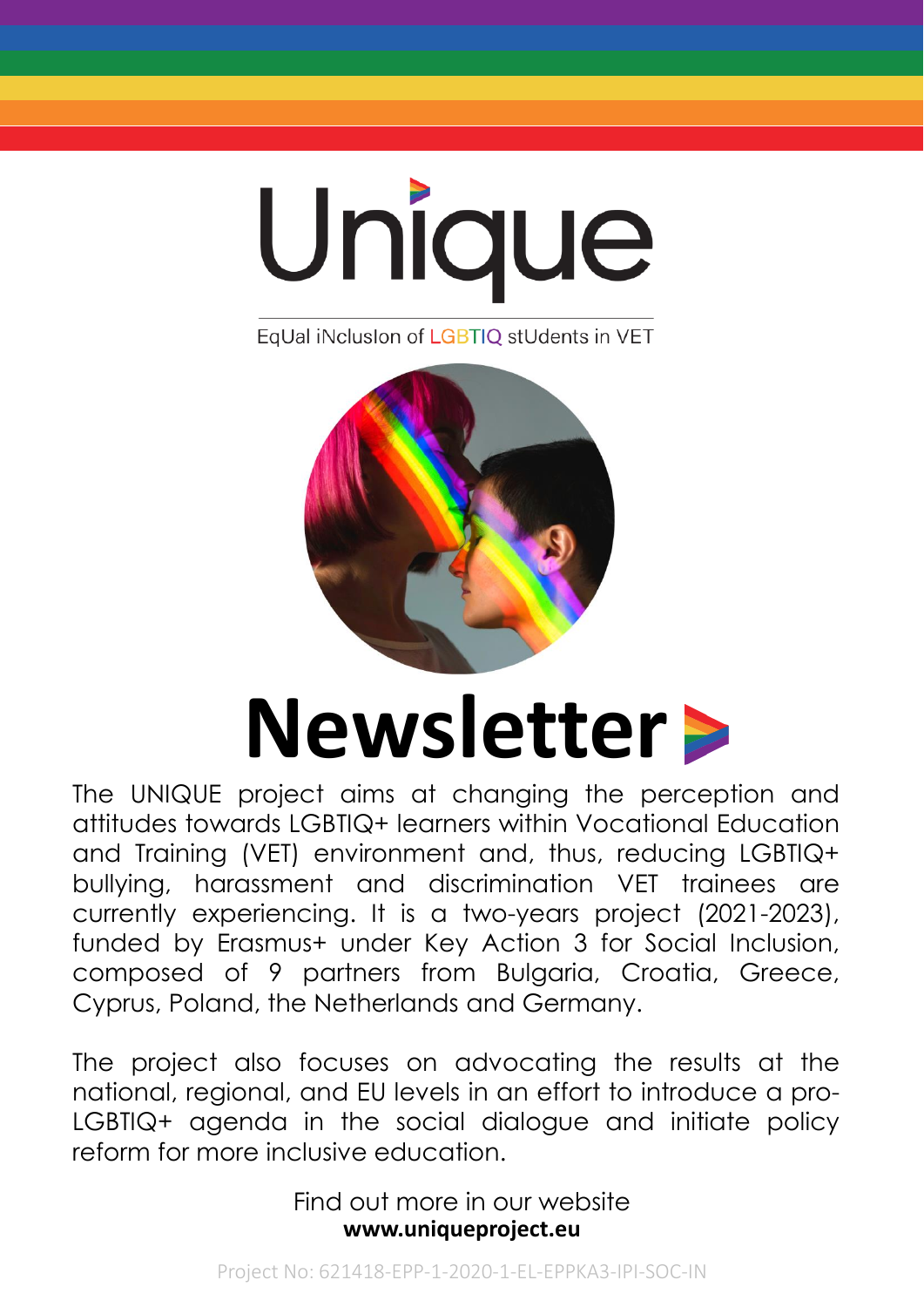

### **Kick-off meeting**

On 4 February, UNIQUE project was officially launched during a virtual kick off meeting, due to COVID-19 measures in the participating countries. Project Managers from all partners had the chance to meet and introduce themselves and their organizations through a brief session where each one presented their work and experience with Erasmus+ projects.



The participants also discussed about the project outline, decision-making procedures, official requirements and plans for dissemination and quality assurance. AKMI S.A, the Coordinator of the project, presented the contractual obligations and budget control. Management bodies and key processes were put in place concerning, among others, partners' communication, and first steps were identified for the upcoming period.

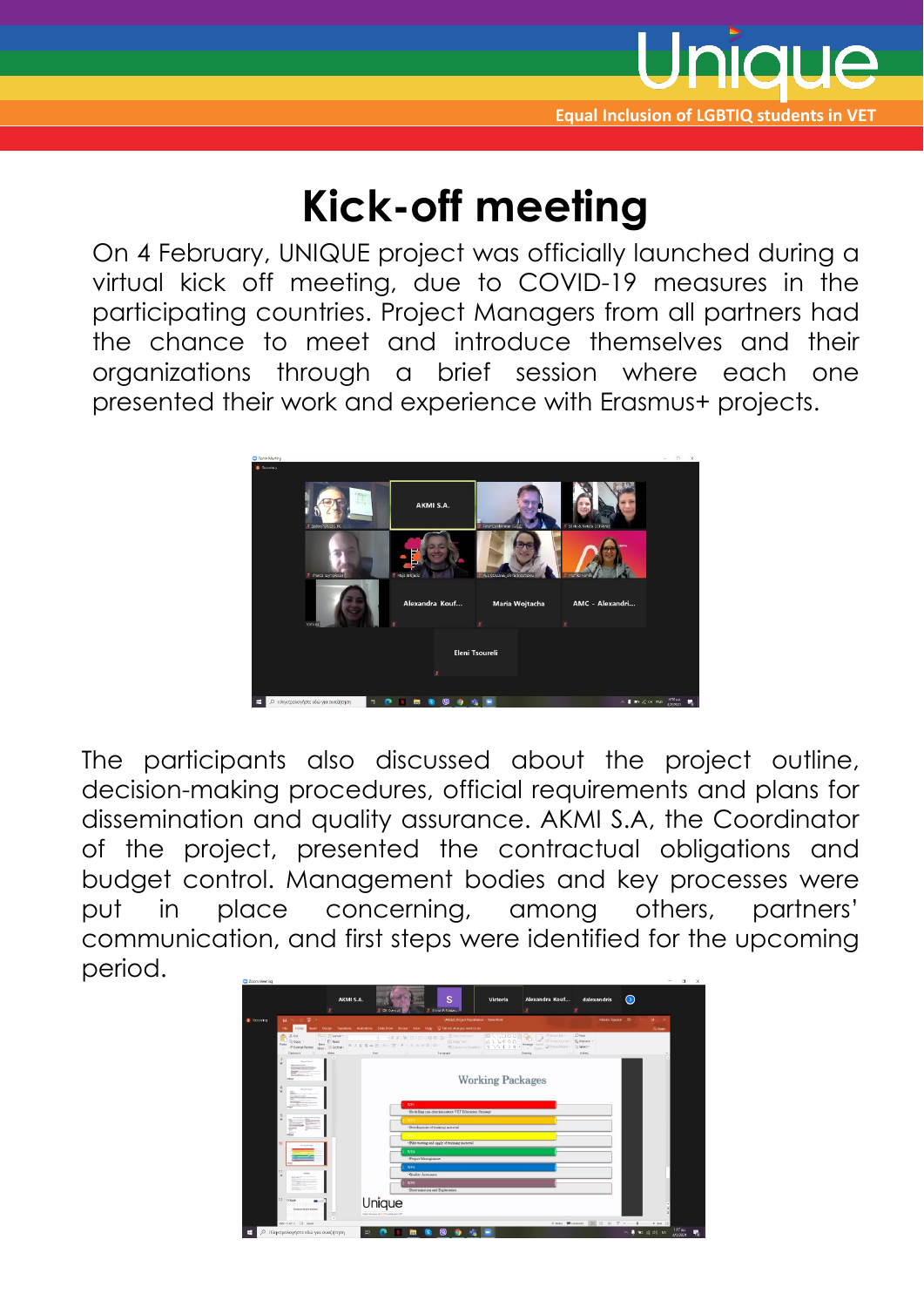

# **Pride 2021**

June is the month which highlights the celebration of diversity and inclusiveness, through the organization of PRIDE parades and activities throughout Europe. Despite the strict hygiene protocols which postponed the activities in most of the EU countries, UNIQUE project partners made use of this momentum - to announce the start of the UNIQUE project. Under GALE's coordination, we created our first leaflet, presenting the aim and objectives of our project as well as our main activities that will be delivered within the implementation period. Individually, partners launched a series of activities to actively promote the project, announcing the start of their field research and the designed future actions.

## **Website launched**

In March, our website was launched. You can visit it on uniqueproject.eu here, you will find an overview of the activities and interested people can register for the newsletter. It also allows aspirant ambassadors (in Croatia, Greece, Cyprus and Poland) to register, get informed and to take part in the free training

Unique